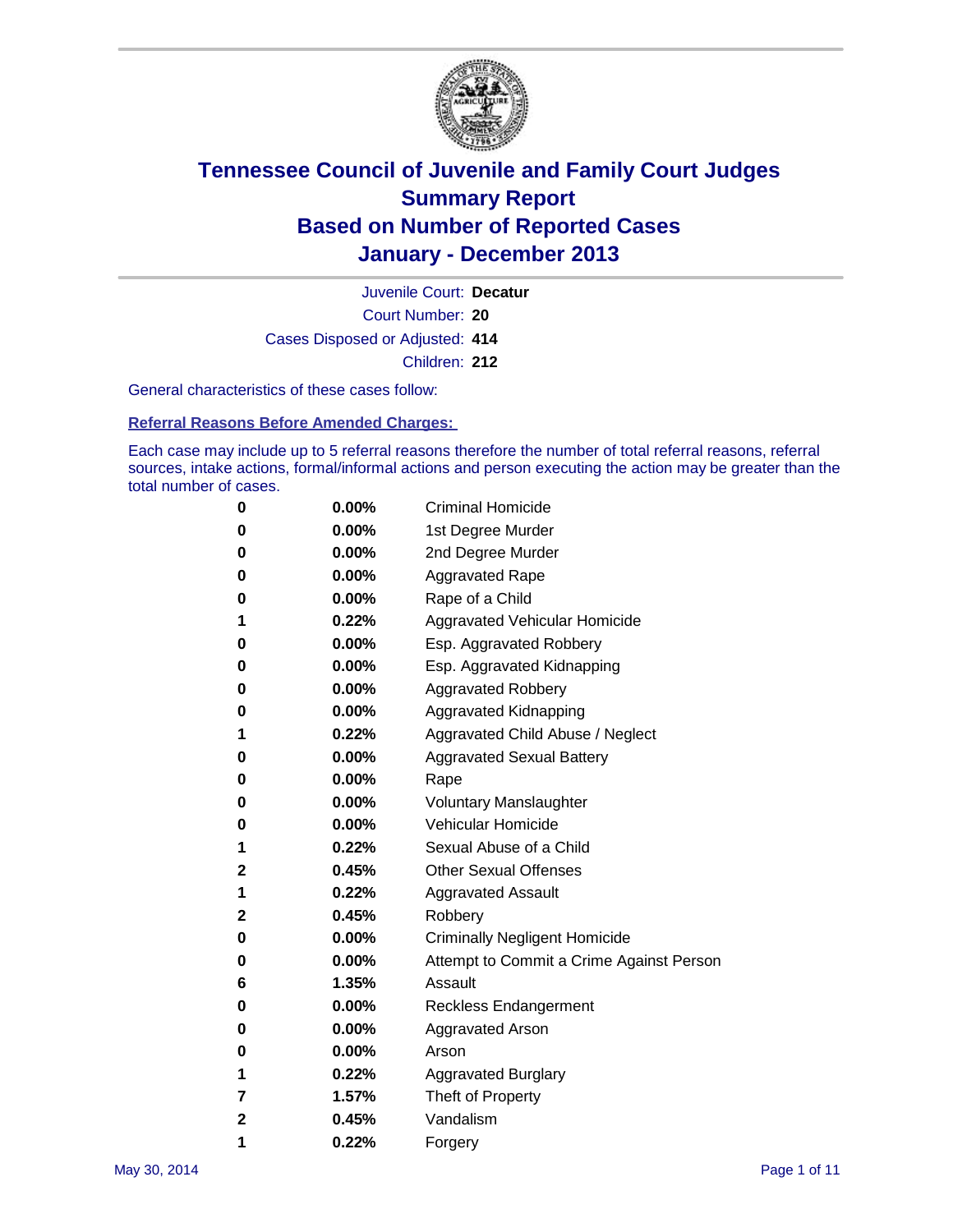

Court Number: **20** Juvenile Court: **Decatur** Cases Disposed or Adjusted: **414** Children: **212**

#### **Referral Reasons Before Amended Charges:**

Each case may include up to 5 referral reasons therefore the number of total referral reasons, referral sources, intake actions, formal/informal actions and person executing the action may be greater than the total number of cases.

| 0            | 0.00%  | <b>Worthless Checks</b>                                     |
|--------------|--------|-------------------------------------------------------------|
| 0            | 0.00%  | Illegal Possession / Fraudulent Use of Credit / Debit Cards |
| 0            | 0.00%  | <b>Burglary</b>                                             |
| 0            | 0.00%  | Unauthorized Use of a Vehicle                               |
| 0            | 0.00%  | <b>Cruelty to Animals</b>                                   |
| 0            | 0.00%  | Sale of Controlled Substances                               |
| 0            | 0.00%  | Other Drug Offenses                                         |
| 4            | 0.90%  | <b>Possession of Controlled Substances</b>                  |
| 0            | 0.00%  | <b>Criminal Attempt</b>                                     |
| 0            | 0.00%  | Carrying Weapons on School Property                         |
| 2            | 0.45%  | Unlawful Carrying / Possession of a Weapon                  |
| 0            | 0.00%  | <b>Evading Arrest</b>                                       |
| 0            | 0.00%  | <b>Escape</b>                                               |
| $\mathbf{2}$ | 0.45%  | Driving Under Influence (DUI)                               |
| 7            | 1.57%  | Possession / Consumption of Alcohol                         |
| 0            | 0.00%  | Resisting Stop, Frisk, Halt, Arrest or Search               |
| 0            | 0.00%  | <b>Aggravated Criminal Trespass</b>                         |
| 0            | 0.00%  | Harassment                                                  |
| 0            | 0.00%  | Failure to Appear                                           |
| 0            | 0.00%  | Filing a False Police Report                                |
| 2            | 0.45%  | Criminal Impersonation                                      |
| 6            | 1.35%  | <b>Disorderly Conduct</b>                                   |
| 5            | 1.12%  | <b>Criminal Trespass</b>                                    |
| 0            | 0.00%  | <b>Public Intoxication</b>                                  |
| 0            | 0.00%  | Gambling                                                    |
| 56           | 12.56% | <b>Traffic</b>                                              |
| 0            | 0.00%  | Local Ordinances                                            |
| 1            | 0.22%  | Violation of Wildlife Regulations                           |
|              | 0.22%  | Contempt of Court                                           |
| 1            | 0.22%  | Violation of Probation                                      |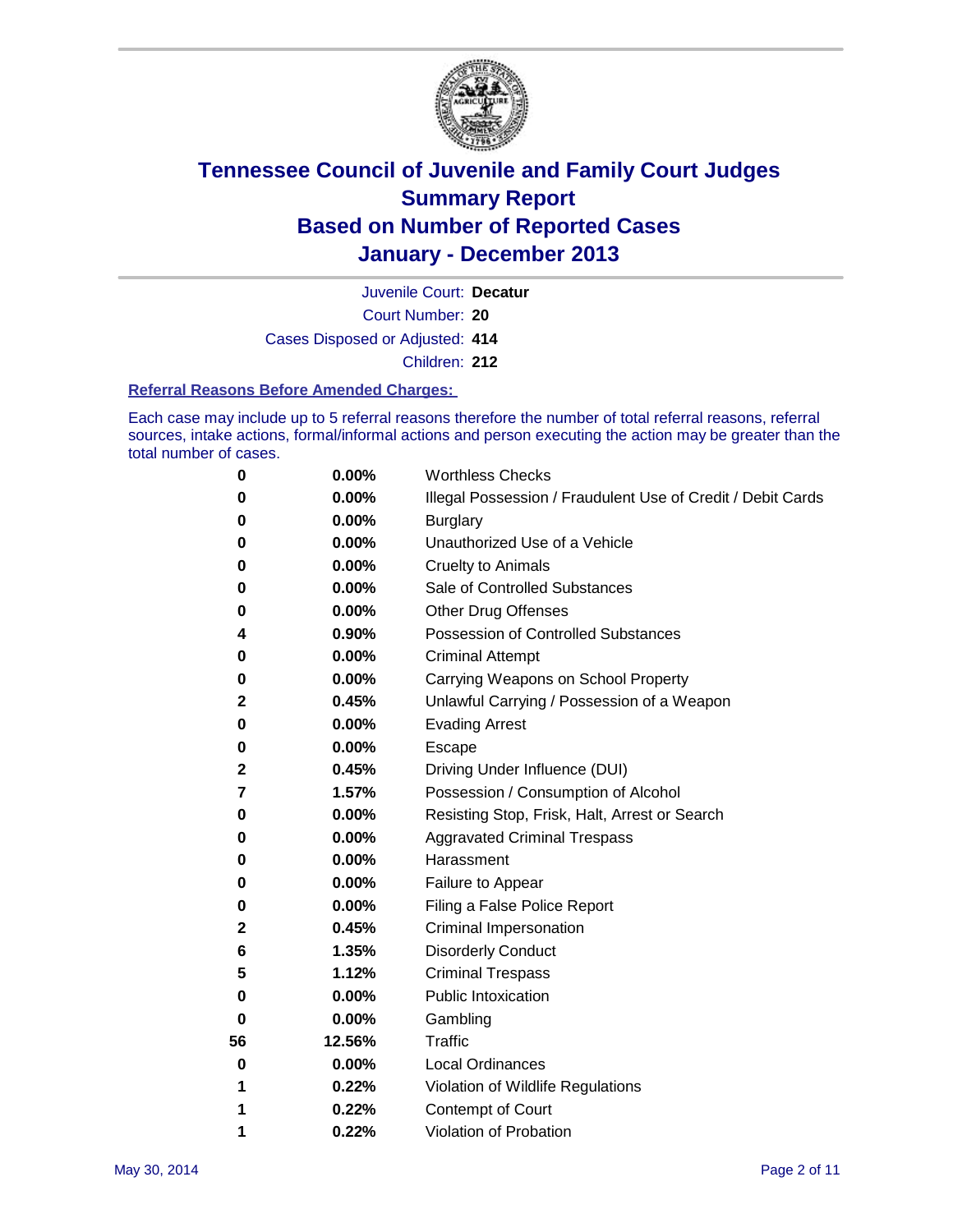

Court Number: **20** Juvenile Court: **Decatur** Cases Disposed or Adjusted: **414** Children: **212**

#### **Referral Reasons Before Amended Charges:**

Each case may include up to 5 referral reasons therefore the number of total referral reasons, referral sources, intake actions, formal/informal actions and person executing the action may be greater than the total number of cases.

| 446          | 100.00% | <b>Total Referrals</b>                |
|--------------|---------|---------------------------------------|
| 9            | 2.02%   | Other                                 |
| 0            | 0.00%   | <b>Consent to Marry</b>               |
| 0            | 0.00%   | <b>Request for Medical Treatment</b>  |
| 0            | 0.00%   | Child Support                         |
| 3            | 0.67%   | Paternity / Legitimation              |
| 14           | 3.14%   | Visitation                            |
| 17           | 3.81%   | Custody                               |
| $\bf{0}$     | 0.00%   | <b>Foster Care Review</b>             |
| 52           | 11.66%  | <b>Administrative Review</b>          |
| 61           | 13.68%  | <b>Judicial Review</b>                |
| $\bf{0}$     | 0.00%   | Violation of Informal Adjustment      |
| 0            | 0.00%   | Violation of Pretrial Diversion       |
| 3            | 0.67%   | <b>Termination of Parental Rights</b> |
| 127          | 28.48%  | Dependency / Neglect                  |
| 0            | 0.00%   | <b>Physically Abused Child</b>        |
| $\bf{0}$     | 0.00%   | <b>Sexually Abused Child</b>          |
| 5            | 1.12%   | Violation of Curfew                   |
| $\bf{0}$     | 0.00%   | Violation of a Valid Court Order      |
| 0            | 0.00%   | Possession of Tobacco Products        |
| 0            | 0.00%   | Out-of-State Runaway                  |
| 5            | 1.12%   | In-State Runaway                      |
| 36           | 8.07%   | Truancy                               |
| $\mathbf{2}$ | 0.45%   | Unruly Behavior                       |
| 0            | 0.00%   | Violation of Aftercare                |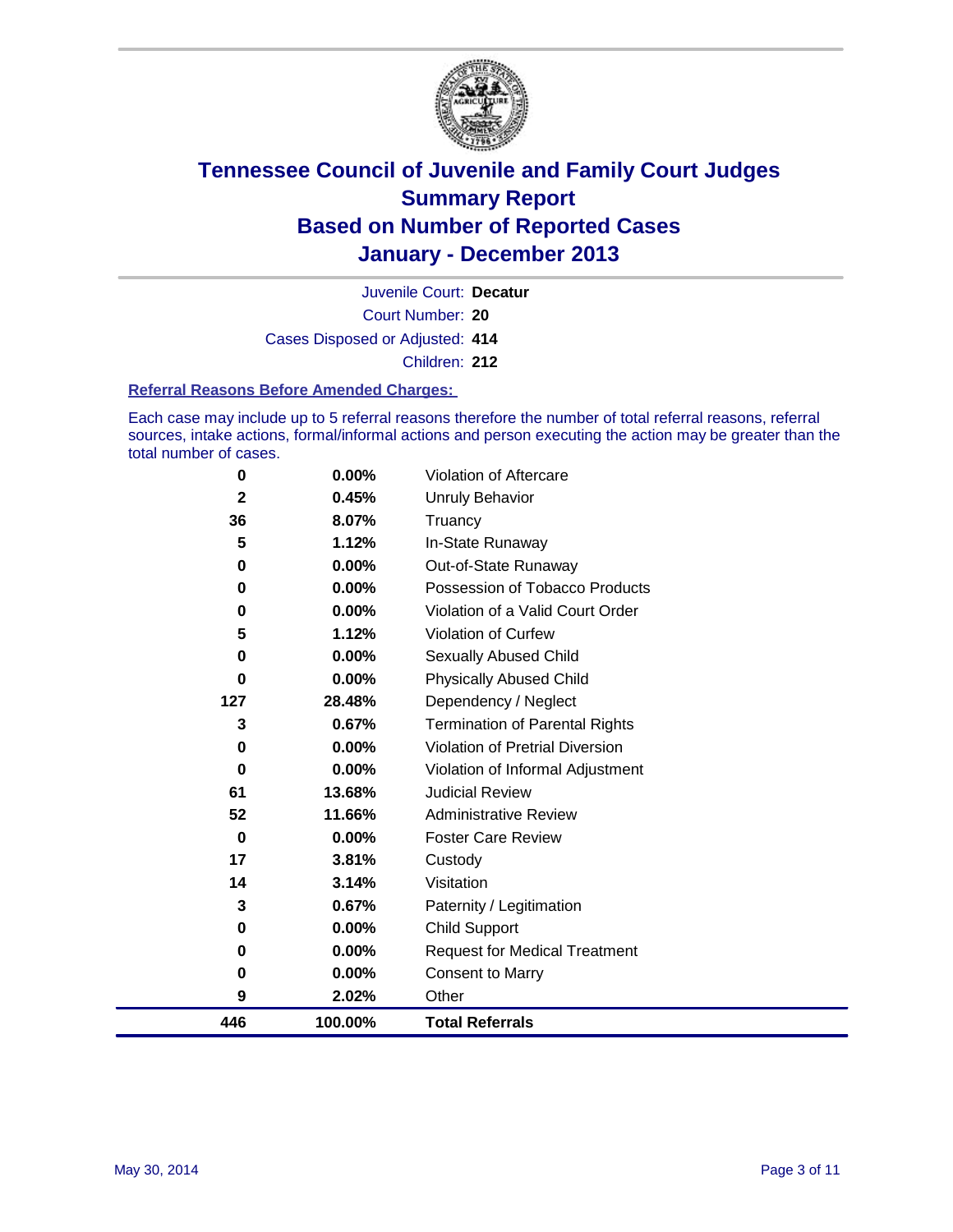

| Juvenile Court: Decatur         |                  |                                   |  |  |  |
|---------------------------------|------------------|-----------------------------------|--|--|--|
|                                 | Court Number: 20 |                                   |  |  |  |
| Cases Disposed or Adjusted: 414 |                  |                                   |  |  |  |
|                                 |                  | Children: 212                     |  |  |  |
| <b>Referral Sources: 1</b>      |                  |                                   |  |  |  |
| 122                             | 27.35%           | Law Enforcement                   |  |  |  |
| 26                              | 5.83%            | Parents                           |  |  |  |
| 12                              | 2.69%            | Relatives                         |  |  |  |
| 0                               | 0.00%            | Self                              |  |  |  |
| 3                               | 0.67%            | School                            |  |  |  |
| $\bf{0}$                        | 0.00%            | <b>CSA</b>                        |  |  |  |
| 242                             | 54.26%           | <b>DCS</b>                        |  |  |  |
| 1                               | 0.22%            | <b>Other State Department</b>     |  |  |  |
| 0                               | 0.00%            | <b>District Attorney's Office</b> |  |  |  |
| 36                              | 8.07%            | <b>Court Staff</b>                |  |  |  |
| 0                               | 0.00%            | Social Agency                     |  |  |  |
| $\mathbf{2}$                    | 0.45%            | <b>Other Court</b>                |  |  |  |
| $\bf{0}$                        | 0.00%            | Victim                            |  |  |  |
| 0                               | 0.00%            | Child & Parent                    |  |  |  |
| 0                               | 0.00%            | Hospital                          |  |  |  |
| 0                               | 0.00%            | Unknown                           |  |  |  |
| 2                               | 0.45%            | Other                             |  |  |  |
| 446                             | 100.00%          | <b>Total Referral Sources</b>     |  |  |  |

### **Age of Child at Referral: 2**

| 1<br>0 | 0.47%<br>0.00% | Ages 19 and Over<br><b>Unknown</b> |                              |
|--------|----------------|------------------------------------|------------------------------|
|        |                |                                    |                              |
|        |                |                                    |                              |
| 49     |                |                                    |                              |
| 41     | 19.34%         | Ages 15 through 16                 |                              |
| 16     | 7.55%          | Ages 13 through 14                 |                              |
| 14     | 6.60%          | Ages 11 through 12                 |                              |
| 91     | 42.92%         | Ages 10 and Under                  |                              |
|        |                |                                    | 23.11%<br>Ages 17 through 18 |

<sup>1</sup> If different than number of Referral Reasons (446), verify accuracy of your court's data.

<sup>2</sup> One child could be counted in multiple categories, verify accuracy of your court's data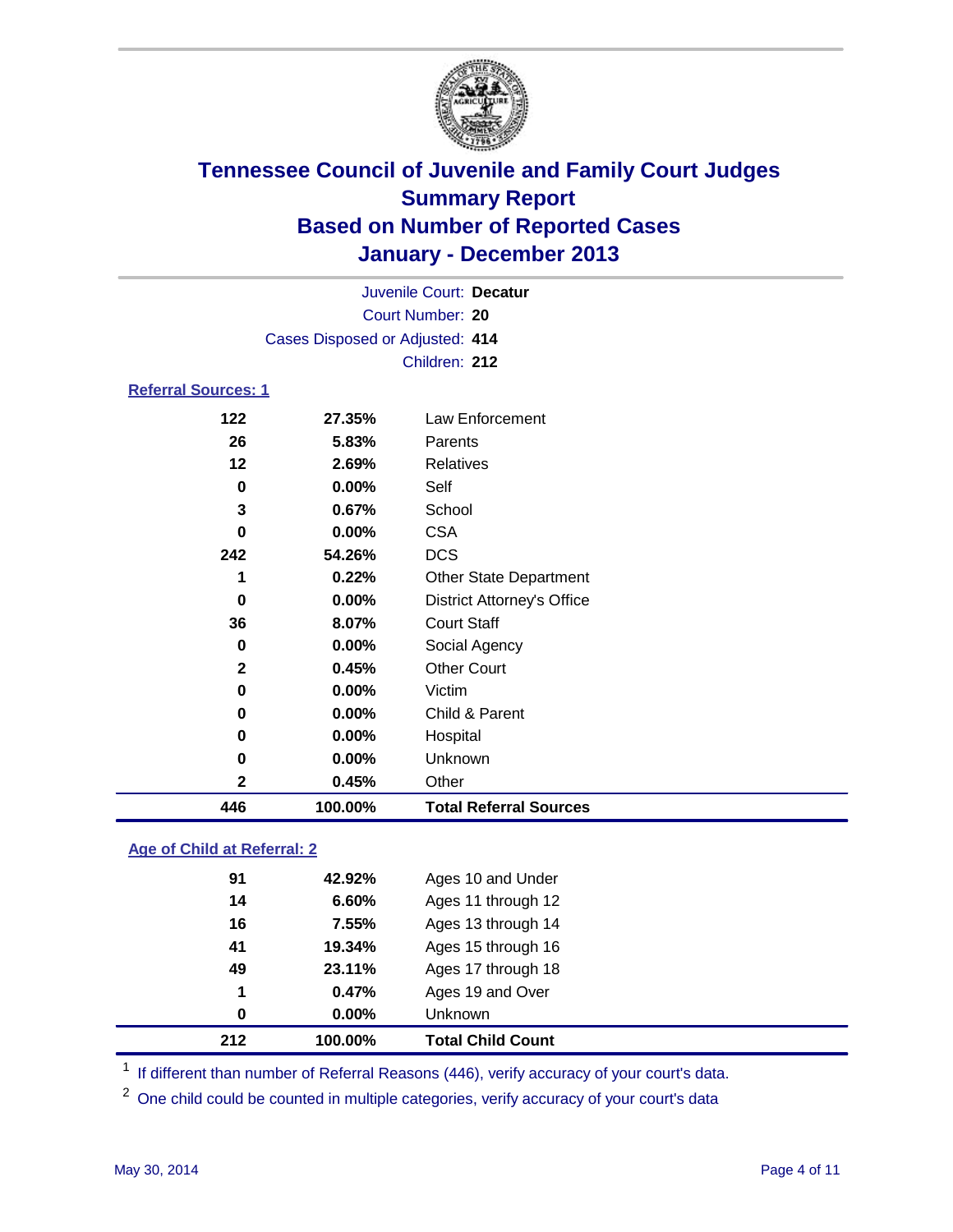

| Juvenile Court: Decatur                 |                                 |                          |  |  |  |
|-----------------------------------------|---------------------------------|--------------------------|--|--|--|
| Court Number: 20                        |                                 |                          |  |  |  |
|                                         | Cases Disposed or Adjusted: 414 |                          |  |  |  |
|                                         | Children: 212                   |                          |  |  |  |
| Sex of Child: 1                         |                                 |                          |  |  |  |
| 138                                     | 65.09%                          | Male                     |  |  |  |
| 74                                      | 34.91%                          | Female                   |  |  |  |
| $\mathbf 0$                             | 0.00%                           | Unknown                  |  |  |  |
| 212                                     | 100.00%                         | <b>Total Child Count</b> |  |  |  |
| Race of Child: 1                        |                                 |                          |  |  |  |
| 197                                     | 92.92%                          | White                    |  |  |  |
| 10                                      | 4.72%                           | African American         |  |  |  |
| $\bf{0}$                                | 0.00%                           | Native American          |  |  |  |
| $\bf{0}$                                | 0.00%                           | Asian                    |  |  |  |
| 5                                       | 2.36%                           | Mixed                    |  |  |  |
| $\mathbf 0$                             | 0.00%                           | Unknown                  |  |  |  |
| 212                                     | 100.00%                         | <b>Total Child Count</b> |  |  |  |
| <b>Hispanic Origin: 1</b>               |                                 |                          |  |  |  |
| 16                                      | 7.55%                           | Yes                      |  |  |  |
| 196                                     | 92.45%                          | <b>No</b>                |  |  |  |
| $\mathbf 0$                             | 0.00%                           | Unknown                  |  |  |  |
| 212                                     | 100.00%                         | <b>Total Child Count</b> |  |  |  |
| <b>School Enrollment of Children: 1</b> |                                 |                          |  |  |  |
| 161                                     | 75.94%                          | Yes                      |  |  |  |
| 36                                      | 16.98%                          | <b>No</b>                |  |  |  |
| 15                                      | 7.08%                           | Unknown                  |  |  |  |
| 212                                     | 100.00%                         | <b>Total Child Count</b> |  |  |  |

One child could be counted in multiple categories, verify accuracy of your court's data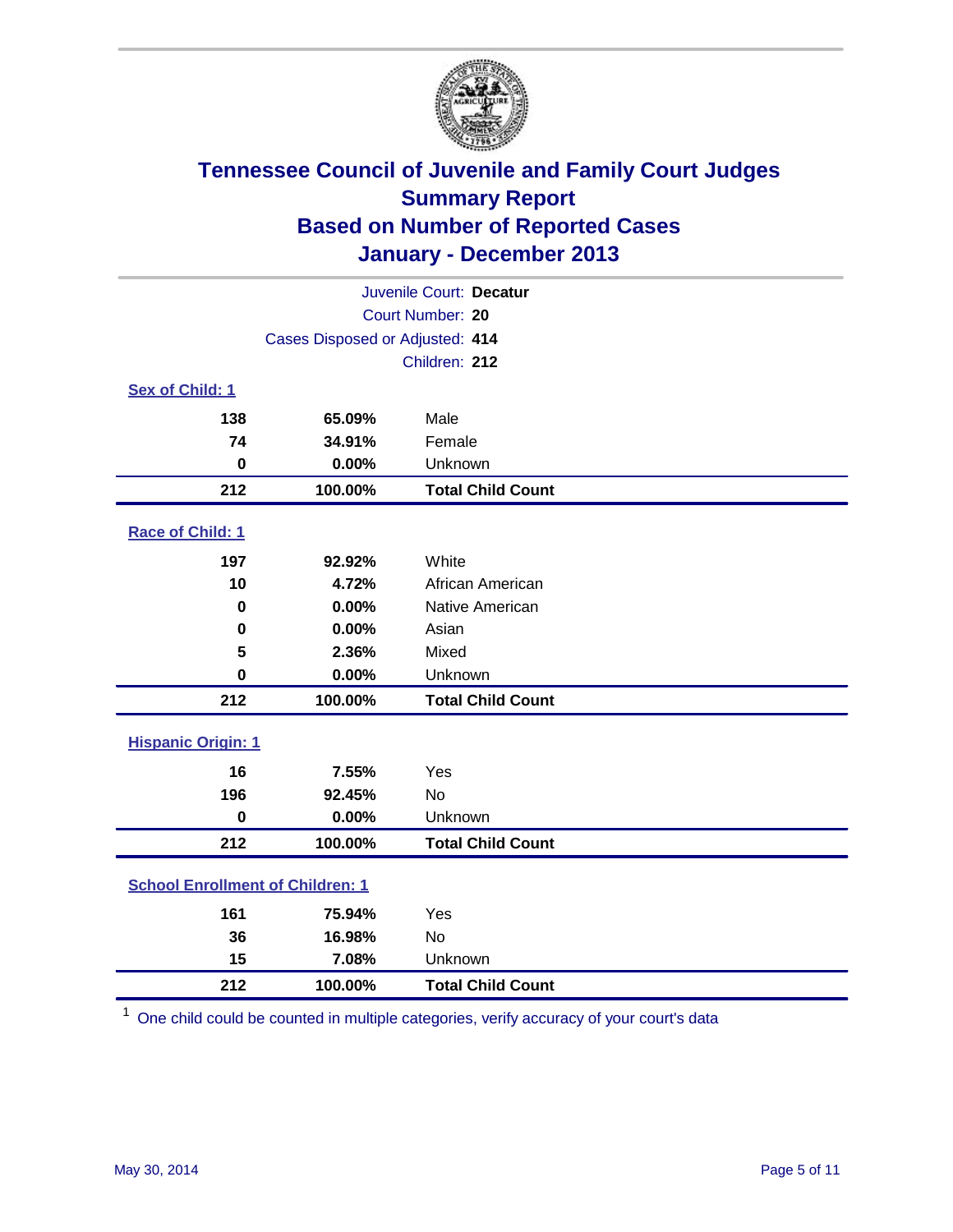

Court Number: **20** Juvenile Court: **Decatur** Cases Disposed or Adjusted: **414** Children: **212**

### **Living Arrangement of Child at Time of Referral: 1**

| 212 | 100.00%  | <b>Total Child Count</b>     |  |
|-----|----------|------------------------------|--|
| 7   | 3.30%    | Other                        |  |
| 7   | 3.30%    | Unknown                      |  |
| 1   | 0.47%    | Independent                  |  |
| 0   | 0.00%    | In an Institution            |  |
| 0   | $0.00\%$ | In a Residential Center      |  |
| 1   | 0.47%    | In a Group Home              |  |
| 14  | 6.60%    | With Foster Family           |  |
| 4   | 1.89%    | <b>With Adoptive Parents</b> |  |
| 20  | 9.43%    | <b>With Relatives</b>        |  |
| 15  | 7.08%    | With Father                  |  |
| 83  | 39.15%   | <b>With Mother</b>           |  |
| 7   | 3.30%    | With Mother and Stepfather   |  |
| 5   | 2.36%    | With Father and Stepmother   |  |
| 48  | 22.64%   | With Both Biological Parents |  |
|     |          |                              |  |

### **Type of Detention: 2**

| 414 | 100.00%  | <b>Total Detention Count</b> |  |
|-----|----------|------------------------------|--|
| 0   | $0.00\%$ | Other                        |  |
| 414 | 100.00%  | Does Not Apply               |  |
| 0   | $0.00\%$ | <b>Unknown</b>               |  |
| 0   | $0.00\%$ | <b>Psychiatric Hospital</b>  |  |
| 0   | 0.00%    | Jail - No Separation         |  |
| 0   | $0.00\%$ | Jail - Partial Separation    |  |
| 0   | 0.00%    | Jail - Complete Separation   |  |
| 0   | 0.00%    | Juvenile Detention Facility  |  |
| 0   | $0.00\%$ | Non-Secure Placement         |  |
|     |          |                              |  |

<sup>1</sup> One child could be counted in multiple categories, verify accuracy of your court's data

If different than number of Cases (414) verify accuracy of your court's data.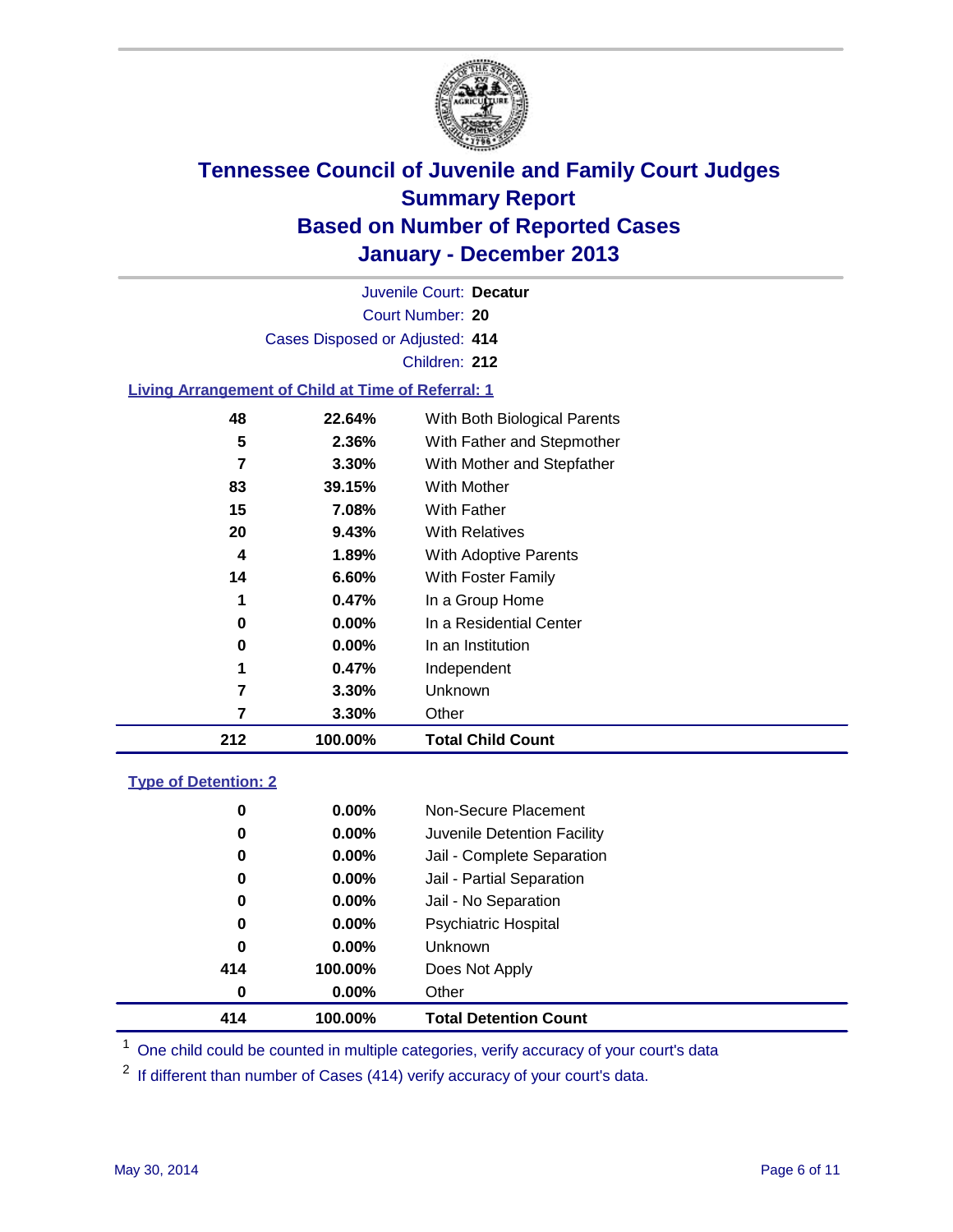

|                                                    | Juvenile Court: Decatur         |                                      |  |  |  |
|----------------------------------------------------|---------------------------------|--------------------------------------|--|--|--|
|                                                    | Court Number: 20                |                                      |  |  |  |
|                                                    | Cases Disposed or Adjusted: 414 |                                      |  |  |  |
|                                                    |                                 | Children: 212                        |  |  |  |
| <b>Placement After Secure Detention Hearing: 1</b> |                                 |                                      |  |  |  |
| 0                                                  | 0.00%                           | Returned to Prior Living Arrangement |  |  |  |
| $\bf{0}$                                           | 0.00%                           | Juvenile Detention Facility          |  |  |  |
| 0                                                  | 0.00%                           | Jail                                 |  |  |  |
| 0                                                  | 0.00%                           | Shelter / Group Home                 |  |  |  |
| $\bf{0}$                                           | 0.00%                           | <b>Foster Family Home</b>            |  |  |  |
| 0                                                  | 0.00%                           | Psychiatric Hospital                 |  |  |  |
| 0                                                  | 0.00%                           | Unknown                              |  |  |  |
| 414                                                | 100.00%                         | Does Not Apply                       |  |  |  |
| 0                                                  | 0.00%                           | Other                                |  |  |  |
| 414                                                | 100.00%                         | <b>Total Placement Count</b>         |  |  |  |
|                                                    |                                 |                                      |  |  |  |
|                                                    |                                 |                                      |  |  |  |
| <b>Intake Actions: 2</b>                           |                                 |                                      |  |  |  |
| 251                                                | 56.28%                          | <b>Petition Filed</b>                |  |  |  |
| 43                                                 | 9.64%                           | <b>Motion Filed</b>                  |  |  |  |
| 56                                                 | 12.56%                          | <b>Citation Processed</b>            |  |  |  |
| $\mathbf{2}$                                       | 0.45%                           | Notification of Paternity Processed  |  |  |  |
| 44                                                 | 9.87%                           | Scheduling of Judicial Review        |  |  |  |
| 46                                                 | 10.31%                          | Scheduling of Administrative Review  |  |  |  |
| $\bf{0}$                                           | 0.00%                           | Scheduling of Foster Care Review     |  |  |  |
| 0                                                  | 0.00%                           | Unknown                              |  |  |  |
| $\bf{0}$                                           | 0.00%                           | Does Not Apply                       |  |  |  |
| 4<br>446                                           | 0.90%<br>100.00%                | Other<br><b>Total Intake Count</b>   |  |  |  |

<sup>1</sup> If different than number of Cases (414) verify accuracy of your court's data.

If different than number of Referral Reasons (446), verify accuracy of your court's data.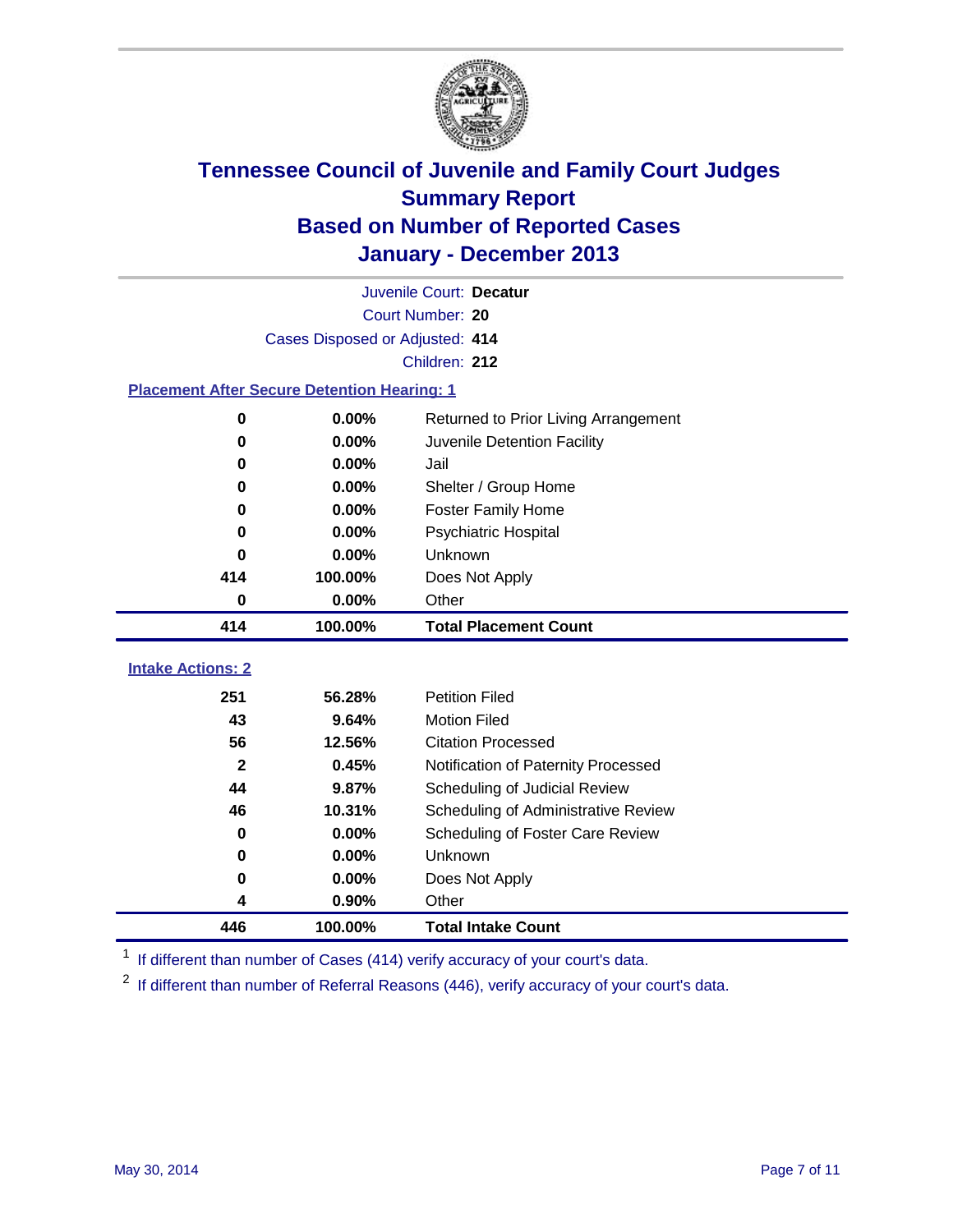

Court Number: **20** Juvenile Court: **Decatur** Cases Disposed or Adjusted: **414** Children: **212**

### **Last Grade Completed by Child: 1**

| 44  | 20.75%   | Too Young for School         |
|-----|----------|------------------------------|
| 1   | 0.47%    | Preschool                    |
| 8   | 3.77%    | Kindergarten                 |
| 6   | 2.83%    | 1st Grade                    |
| 4   | 1.89%    | 2nd Grade                    |
| 4   | 1.89%    | 3rd Grade                    |
| 4   | 1.89%    | 4th Grade                    |
| 8   | 3.77%    | 5th Grade                    |
| 4   | 1.89%    | 6th Grade                    |
| 6   | 2.83%    | 7th Grade                    |
| 8   | 3.77%    | 8th Grade                    |
| 6   | 2.83%    | 9th Grade                    |
| 21  | 9.91%    | 10th Grade                   |
| 24  | 11.32%   | 11th Grade                   |
| 6   | 2.83%    | 12th Grade                   |
| 0   | $0.00\%$ | Non-Graded Special Ed        |
| 0   | $0.00\%$ | GED                          |
| 0   | 0.00%    | Graduated                    |
| 0   | $0.00\%$ | <b>Never Attended School</b> |
| 58  | 27.36%   | Unknown                      |
| 0   | $0.00\%$ | Other                        |
| 212 | 100.00%  | <b>Total Child Count</b>     |

| <b>Enrolled in Special Education: 1</b> |           |      |  |  |  |
|-----------------------------------------|-----------|------|--|--|--|
|                                         | . በ 1 20/ | Voc. |  |  |  |

| 212 | 100.00% | <b>Total Child Count</b> |
|-----|---------|--------------------------|
| 30  | 14.15%  | Unknown                  |
| 169 | 79.72%  | No                       |
| 13  | 6.13%   | Yes                      |

One child could be counted in multiple categories, verify accuracy of your court's data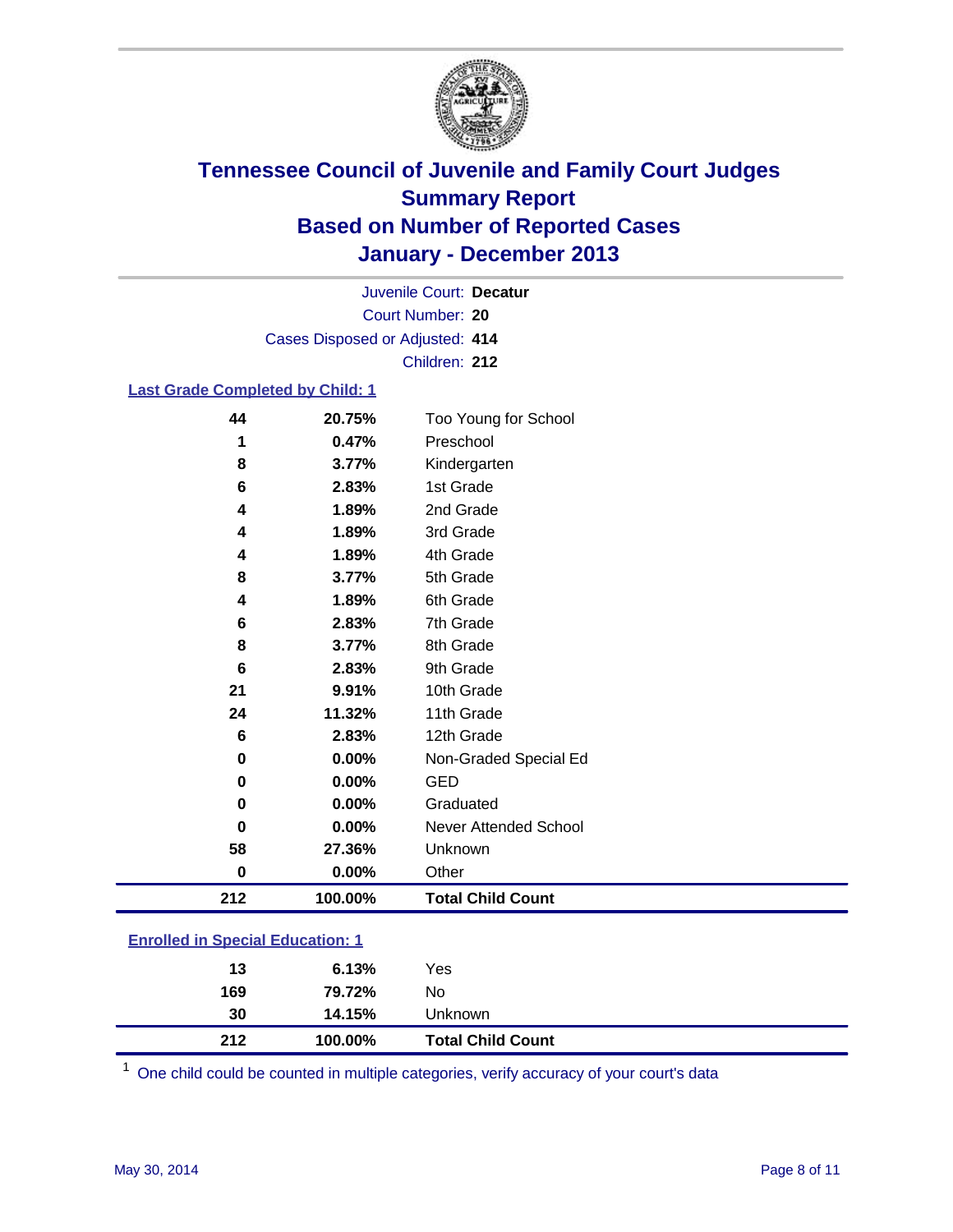

|                              |                                 | Juvenile Court: Decatur   |
|------------------------------|---------------------------------|---------------------------|
|                              |                                 | Court Number: 20          |
|                              | Cases Disposed or Adjusted: 414 |                           |
|                              |                                 | Children: 212             |
| <b>Action Executed By: 1</b> |                                 |                           |
| 446                          | 100.00%                         | Judge                     |
| 0                            | $0.00\%$                        | Magistrate                |
| 0                            | $0.00\%$                        | <b>YSO</b>                |
| 0                            | $0.00\%$                        | Other                     |
| 0                            | $0.00\%$                        | Unknown                   |
| 446                          | 100.00%                         | <b>Total Action Count</b> |

### **Formal / Informal Actions: 1**

| 45  | 10.09%   | Dismissed                                        |
|-----|----------|--------------------------------------------------|
| 48  | 10.76%   | Retired / Nolle Prosequi                         |
| 18  | 4.04%    | <b>Complaint Substantiated Delinquent</b>        |
| 22  | 4.93%    | <b>Complaint Substantiated Status Offender</b>   |
| 43  | 9.64%    | <b>Complaint Substantiated Dependent/Neglect</b> |
| 0   | $0.00\%$ | <b>Complaint Substantiated Abused</b>            |
| 0   | $0.00\%$ | <b>Complaint Substantiated Mentally III</b>      |
| 0   | $0.00\%$ | Informal Adjustment                              |
| 0   | $0.00\%$ | <b>Pretrial Diversion</b>                        |
| 0   | 0.00%    | <b>Transfer to Adult Court Hearing</b>           |
| 0   | $0.00\%$ | Charges Cleared by Transfer to Adult Court       |
| 3   | 0.67%    | Special Proceeding                               |
| 77  | 17.26%   | <b>Review Concluded</b>                          |
| 170 | 38.12%   | Case Held Open                                   |
| 20  | 4.48%    | Other                                            |
| 0   | $0.00\%$ | Unknown                                          |
| 446 | 100.00%  | <b>Total Action Count</b>                        |

<sup>1</sup> If different than number of Referral Reasons (446), verify accuracy of your court's data.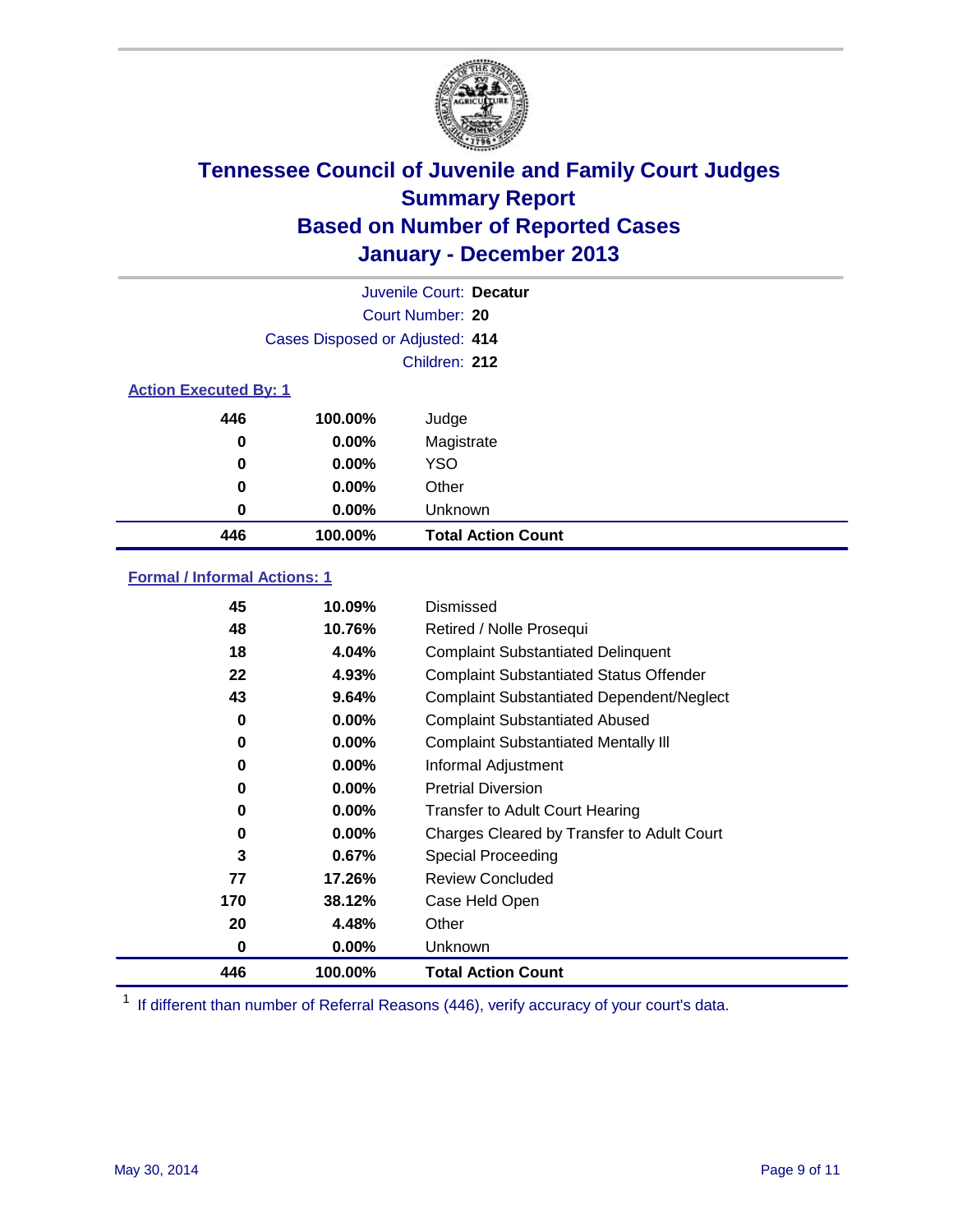

|                       |                                 | Juvenile Court: Decatur                               |
|-----------------------|---------------------------------|-------------------------------------------------------|
|                       |                                 | Court Number: 20                                      |
|                       | Cases Disposed or Adjusted: 414 |                                                       |
|                       |                                 | Children: 212                                         |
| <b>Case Outcomes:</b> |                                 | There can be multiple outcomes for one child or case. |
| 35                    | 7.25%                           | Case Dismissed                                        |
| 41                    | 8.49%                           | Case Retired or Nolle Prosequi                        |
| 0                     | 0.00%                           | Warned / Counseled                                    |
| 127                   | 26.29%                          | Held Open For Review                                  |
| 4                     | 0.83%                           | Supervision / Probation to Juvenile Court             |
| 0                     | 0.00%                           | <b>Probation to Parents</b>                           |
| 2                     | 0.41%                           | Referral to Another Entity for Supervision / Service  |
| 3                     | 0.62%                           | Referred for Mental Health Counseling                 |
| 0                     | 0.00%                           | Referred for Alcohol and Drug Counseling              |
| 0                     | $0.00\%$                        | <b>Referred to Alternative School</b>                 |
| 0                     | 0.00%                           | Referred to Private Child Agency                      |
| 0                     | 0.00%                           | Referred to Defensive Driving School                  |
| 0                     | 0.00%                           | Referred to Alcohol Safety School                     |
| 1                     | 0.21%                           | Referred to Juvenile Court Education-Based Program    |
| 0                     | 0.00%                           | Driver's License Held Informally                      |
| 0                     | 0.00%                           | <b>Voluntary Placement with DMHMR</b>                 |
| 0                     | 0.00%                           | <b>Private Mental Health Placement</b>                |
| 0                     | 0.00%                           | <b>Private MR Placement</b>                           |
| 0                     | 0.00%                           | Placement with City/County Agency/Facility            |
| 0                     | 0.00%                           | Placement with Relative / Other Individual            |
| 44                    | 9.11%                           | Fine                                                  |
| 7                     | 1.45%                           | <b>Public Service</b>                                 |
| $\mathbf{2}$          | 0.41%                           | Restitution                                           |
| 0                     | 0.00%                           | <b>Runaway Returned</b>                               |
| 2                     | 0.41%                           | No Contact Order                                      |
| 0                     | 0.00%                           | Injunction Other than No Contact Order                |
| 0                     | 0.00%                           | <b>House Arrest</b>                                   |
| 0                     | 0.00%                           | <b>Court Defined Curfew</b>                           |
| 0                     | 0.00%                           | Dismissed from Informal Adjustment                    |
| 0                     | 0.00%                           | <b>Dismissed from Pretrial Diversion</b>              |
| 0                     | 0.00%                           | Released from Probation                               |
| 1                     | 0.21%                           | <b>Transferred to Adult Court</b>                     |
| 0                     | $0.00\%$                        | <b>DMHMR Involuntary Commitment</b>                   |